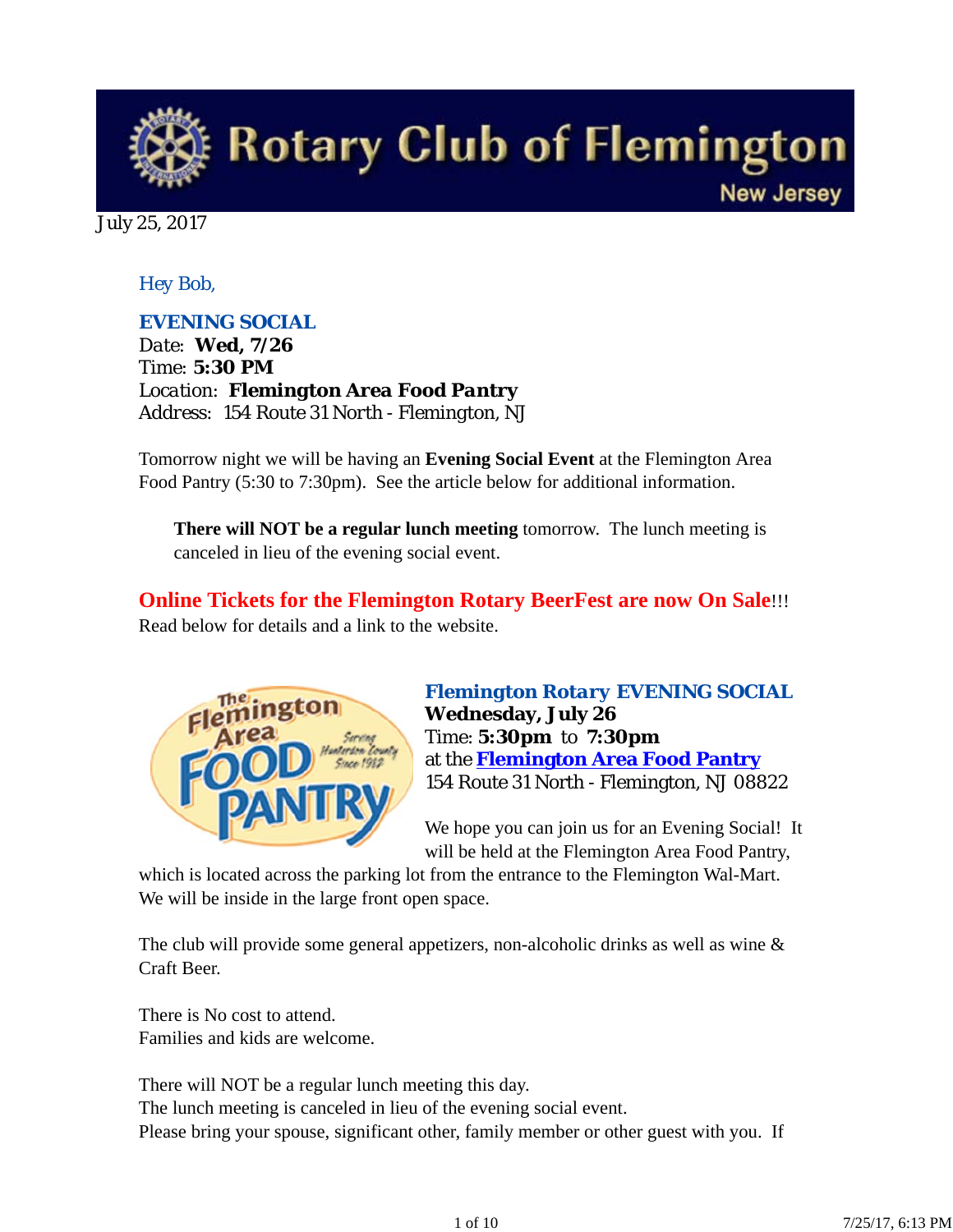you have any questions, please contact Karen Widico at kwidico@njprevent.com

**Please RSVP** to the Evite with the total number of people who will be attending with you. This way we can make sure to plan accordingly.

## *SETTING UP A DRIVER-LIST to TRANSPORT JOHN ZULLO To and From Rotary Meetings* **From Sandy Clark Updated 7/18**

Sandy Clark's appeal for volunteers to give John Zullo a ride to meetings roughly once a month or less has turned up four (4) drivers. The goal for this rotation is 6-8 drivers to allow more flexibility in scheduling. Please contact Sandy if you are able to offer John a ride to meetings on a scheduled, but occasional basis. This "show of helping" will certainly aid John in keeping up his attendance requirements and allow the Club to continue benefitting from his service and contribution to our weekly meetings.

If you are able to help, **Click Here** to generate an email to Sandy.



*FLEMINGTON ROTARY BEERFEST* **Saturday, October 14, 2017** VIP Session: **12noon** to **1:00pm** General Session: **1:00pm** to **4:30pm** Liberty Village Outlet Marketplace

The **Flemington Rotary BeerFest** is an event that allows participants to taste and sample many different kinds of Craft Beers from a

variety of different Breweries. There will be live music to enjoy and food available to purchase.

We plan to have more than **60 beers** from **30 breweries**. **Online TICKETS are now ON SALE!!!!** 



**Click Here** to view the event website for additional details and to purchase tickets.

Continue visiting the website to see the list of breweries that are confirmed to attend. We will keep adding breweries as they are confirmed, so keep checking back!!!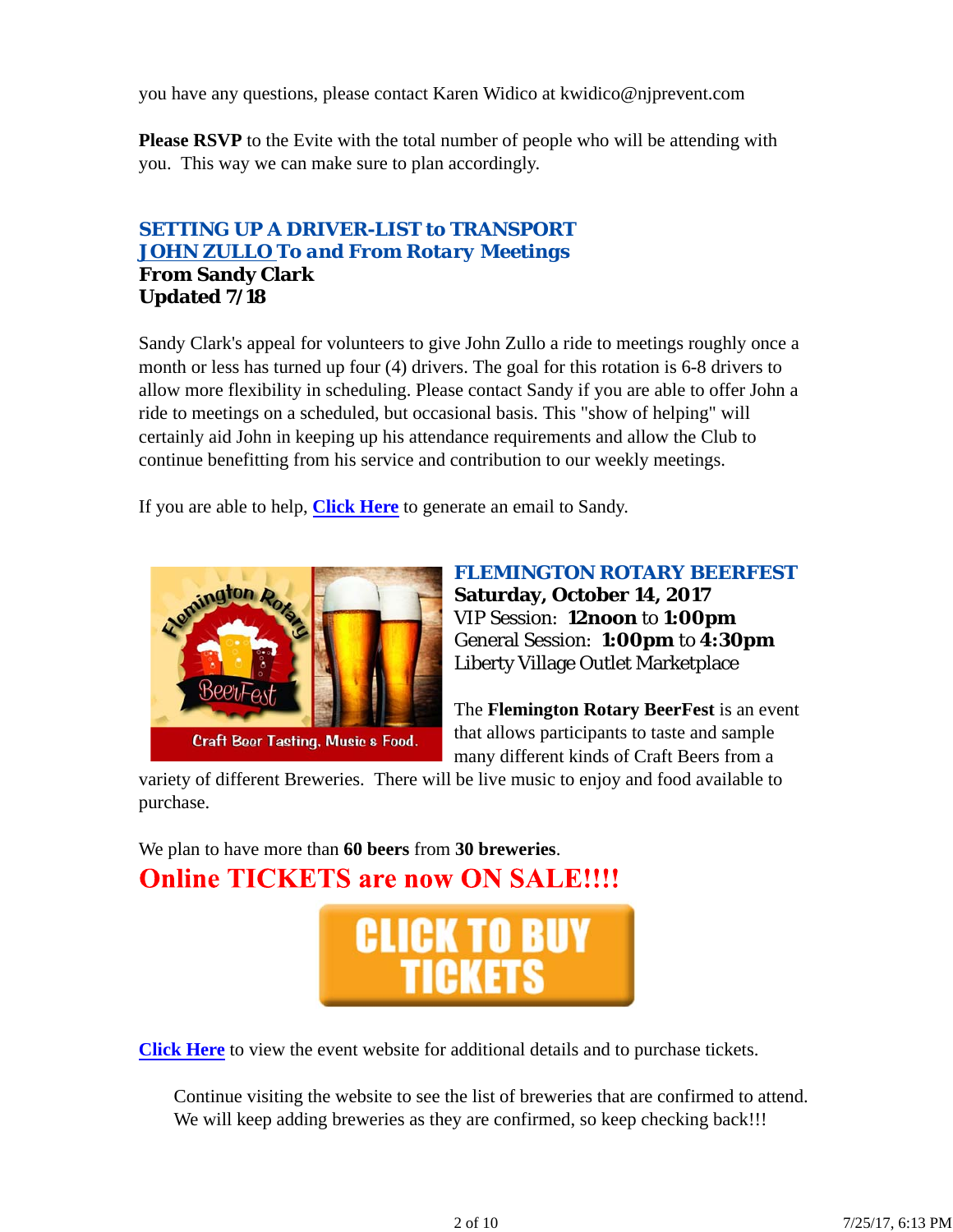The event will take place within the open parking area of the **Liberty Village Outlet Marketplace**, located in Flemington, NJ. A limited number of tickets will be offered in two different tasting sessions.

**Sponsorship Opportunities!** We hope you will consider sponsoring the event! **Click Here** to download the **Sponsor Registration Form**, which includes an explanation of the different sponsor levels.





*PHOTO ALBUM from the 2017 Changing of the Guard Dinner* Held on **Wed, June 28, 2017** Copper Hill Country Club

**Click Here** to view the Photo Album from the recent Changing of the Guard Dinner.

A very special thanks to the Rev.

Dr. Herb Bohler for taking the photos and generating the album for everyone to enjoy!!



*Find us on Facebook*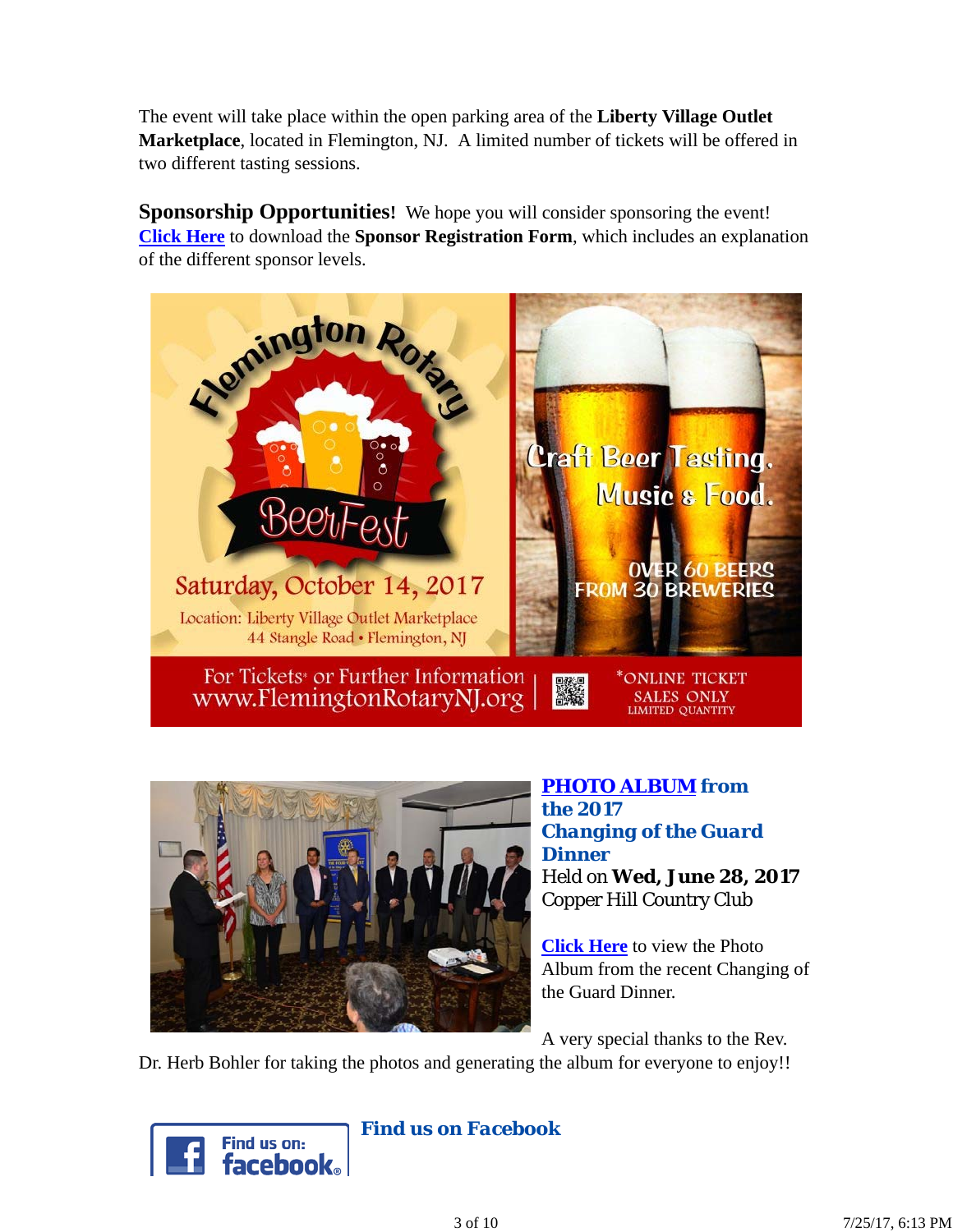

Click the image to the left to connect with the Rotary Club of Flemington, NJ on Facebook.



## *The Flemington Rotary MEMBER DIRECTORY Is Updated on the Website*

A PDF copy of the Club Directory kept on the club website, located on the password protected "**Members Only**" page. To access this, simply goto **www.FlemingtonRotaryNJ.org** and click on "Members

Only" in the upper left. The page is password protected. If you do not have the password, simply email us and request it.

If you see any updates that need to be made (a change of address, email, phone number, something is not listed correctly, etc.), please email Sandy Clark and request any changes to be made. **Click Here** to generate an email to Sandy.



## *SPEAKERS & PROGRAMS BEING SOUGHT*

Mick Schaible is looking for some ideas for upcoming meeting programs and speakers. If you have any leads, please pass them onto Mick, who will follow-up to schedule the speaker.

**Click here** to generate an email directly to Mick.



## *HUNTERDON COUNTY CHAMBER OF COMMERCE*

As you know, the Rotary Club of Flemington is a member of the H.C. Chamber of Commerce. This enables all Rotarians the ability to attend a Chamber function as a "member". If someone asks you what your business is, you would explain that you are a member representing the Rotary Club of Flemington. **Click Here** to visit the Chamber website for a listing of upcoming events.

## *ROTARY DISTRICT 7510 NEWS*

**Click Here** to read the current news from our Rotary District 7510.

## *UPCOMING DATES TO NOTE:*

Wed, 7/26: **Evening Social Event** at the **Flemington Area Food Pantry** (5:30 to 7:30pm). There will NOT be a regular lunch meeting this day. The lunch meeting is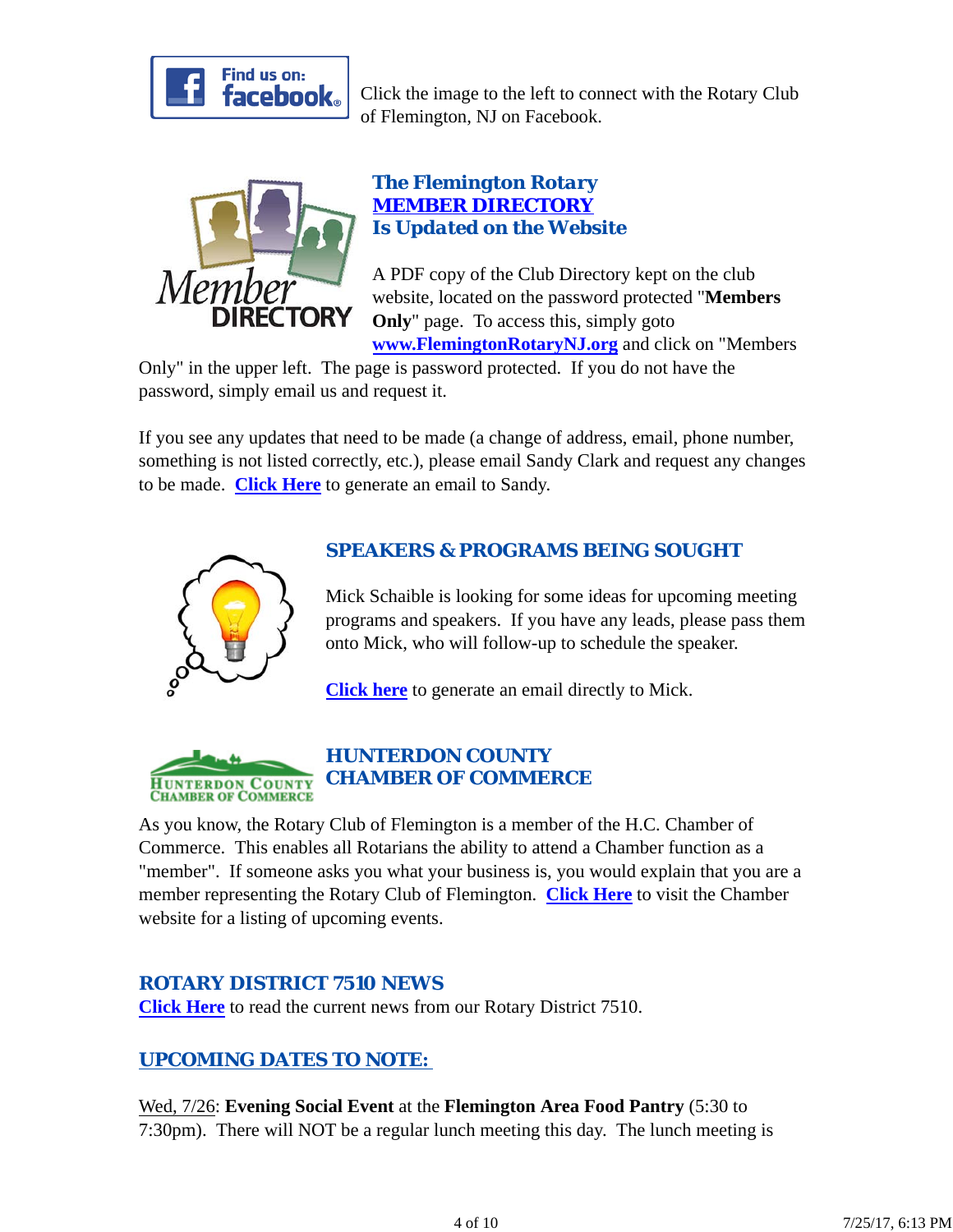canceled in lieu of the evening social event.

Wed, 8/02: TBA Wed, 8/09: TBA Wed, 8/16: TBA Wed, 8/23: TBA Wed, 8/30: TBA

Wed, 10/11: District Governor Official Visit.

Next RCOF Board Meeting: Wed, 8/16 at 5:30 PM (Usually the 3<sup>rd</sup> Wed). **Next Membership Meeting**: Wed, 8/9 at 1:30 PM (Usually the 2nd Wed).

**Upcoming RCOF Club Events, Fundraisers, Fellowship Events, Etc**.: 10/14/17 (Sat): Flemington Rotary BeerFest

**Rotary District 7510 Events & Functions:**

To Be Announced.

#### *COMMITTEE LIST:*

**Click Here** to download the listing of all current Club Committee's and its members.

### *"MEMBERS ONLY" WEBSITE:*

#### **Click Here for the Members Only section of the website to find:**

1) The "Membership Proposal Form" to propose a new member.

- 2) New Member Information.
- 3) An Online Copy of the Club Membership Directory.
- 4) A Link to All Photos Albums of the Club.

#### *ROTARY WEBSITE LINKS:*

Rotary International: **www.Rotary.org** Rotary District 7510: **www.RotaryNJ.org**

#### *NEARBY ROTARY CLUB MEETINGS:*

As A Rotarian, you are Welcome to attend a Rotary Club meeting anywhere in the world. Click here for the Rotary Club Locator App. Or see below for some local meetings:

Mondays

**Lambertville/New Hope** (6:30 pm) - Lambertville Station Restaurant; 11 Bridge Street, Lambertville NJ 08530

**Piscataway** (12:15 pm) - Radisson Hotel; 21 Kingsbridge Road, Piscataway, NJ 08854

Tuesdays

**Whitehouse** (12:15 pm) - Max's 22; 456 Route 22 West, Whitehouse Station, NJ 08889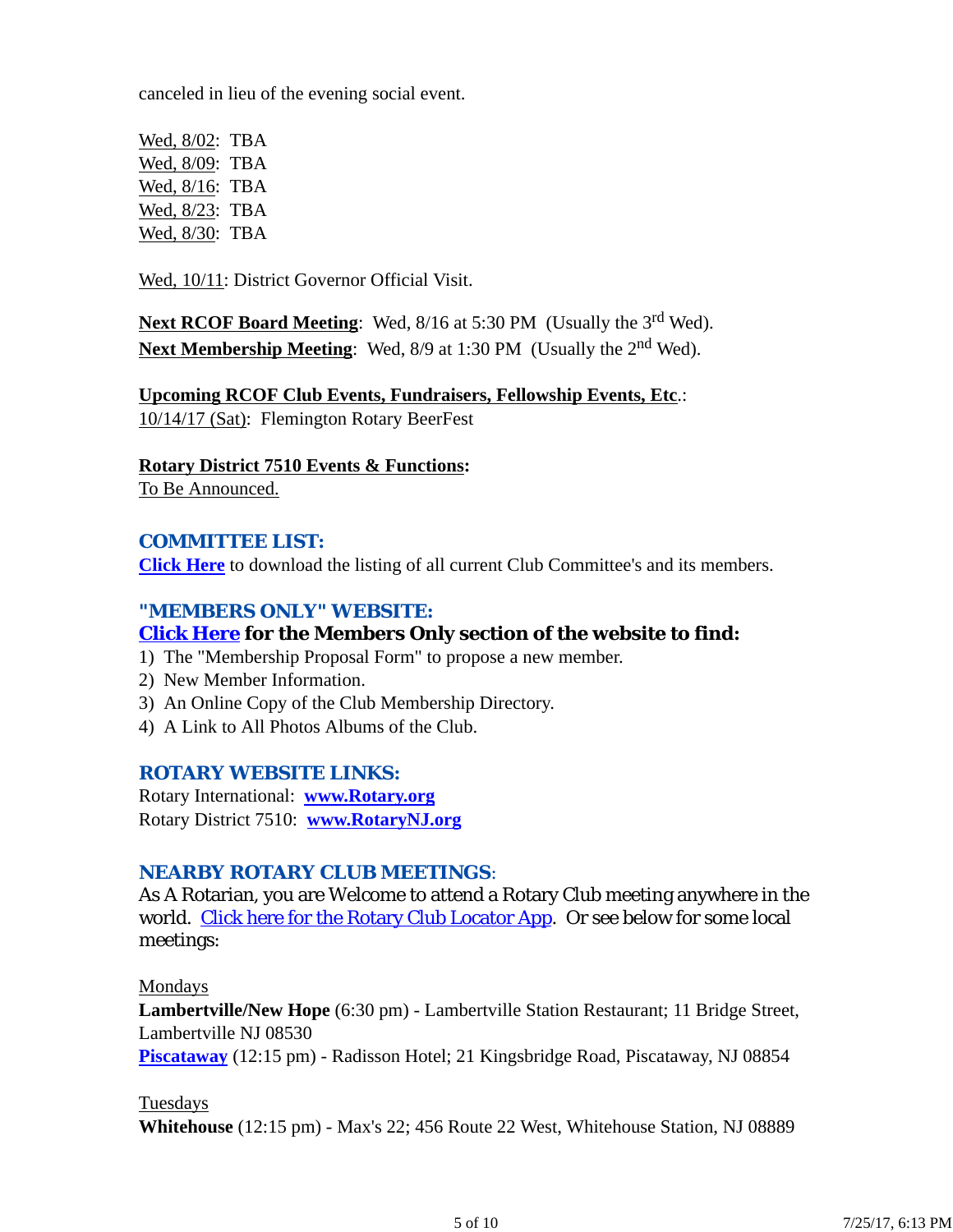**Princeton** (12:15 pm) - The Nassau Club; 6 Mercer Street, Princeton, NJ 08540 **Bridgewater-Bound Brook** (12:15 pm) - Arbor Glenn; 100 Monroe St, Bridgewater 08807

#### Wednesdays

**Branchburg Township** (7:30 am): Stoney Brook Grille; 1285 Route 28, North Branch, NJ 08876

**Flemington** (12:15pm): Copper Hill Country Club; 100 Copper Hill Road, Ringoes, NJ 08851

**Hillsborough Township** (6:15 pm): Pheasant's Landing; 311 Amwell Road (Rt. 514), Hillsborough, NJ 08844

#### Thursdays

**Clinton Sunrise** (7:30 am): Clinton Fire Department; New Street, Clinton, NJ 08809 **Somerville/Bridgewater** (12:15 pm): Bridgewater Manor; 1251 US Highway 202/206, Bridgewater, NJ 08807 **Trenton** (12:15 pm): Freddie's Tavern; 12 Railroad Avenue, West Trenton, NJ 08628

#### Fridays

**North Hunterdon** (12:15 pm): Beaver Brook County Club; 25 County Club Drive, Annandale, NJ 08801 **Princeton Corridor** (12:15pm): Hyatt Regency; 102 Carnegie Center, Rt. 1 North,

Princeton, NJ 08540

#### eClub

**Rotary eClub of Hunterdon Horizon**: View website for meetings or online makeups.

# RI President's Call for Action in **2017-2018**: **"Rotary: Making a Difference" Rotary Club of Flemington - Our 94th Year**

Founded October 3, 1923 \* Charter #1529 \* District 7510

| <b>Club President</b> | <b>Kim Metz</b>                               |
|-----------------------|-----------------------------------------------|
| President-Elect       | <b>Allan Vera</b>                             |
| Secretary             | <b>Kyle Fogarty</b>                           |
| Treasurer, General    | <b>Nik Kritharis</b>                          |
| Treasurer, Lunch      | <b>Michael Goodwin</b>                        |
| <b>Board Member</b>   | <b>D.J. Wright</b> (immediate Past-President) |
| <b>Board Member</b>   | <b>Sandy Clark</b>                            |
| <b>Board Member</b>   | <b>Joe Ziegler</b>                            |
| Sergeant-at-Arms      | <b>Ken Skowronek</b>                          |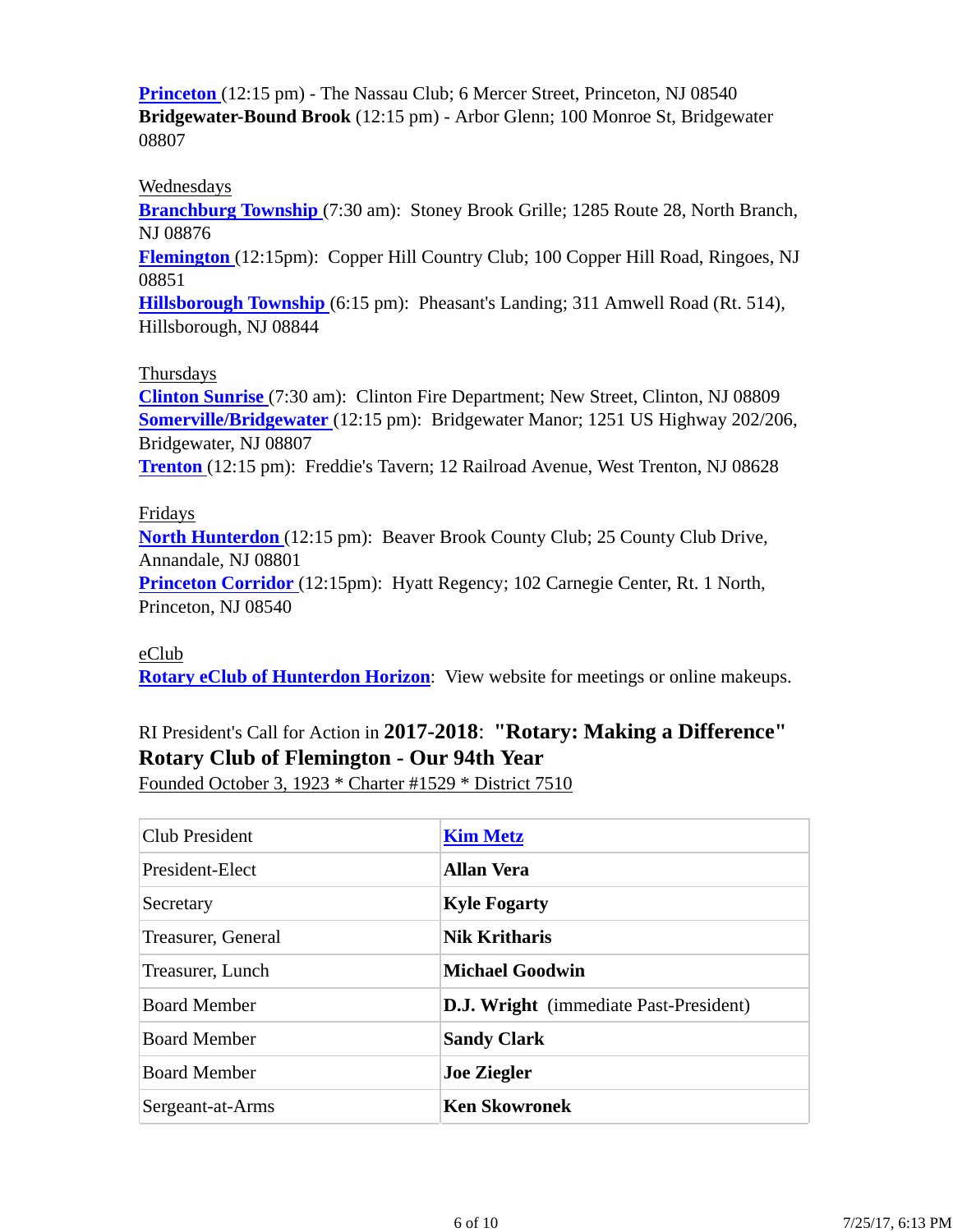| R.I. President                           | Ian H.S. Riseley (Sandringham, Victoria,<br>Australia) |
|------------------------------------------|--------------------------------------------------------|
| District Governor (DG)                   | <b>Bob Zeglarski</b> (Roselle-Rosselle Park)           |
| District Governor Elect (DGE)            | <b>John Shockley</b> (Hillsborough)                    |
| District Governor Nomimee (DGN)          | <b>Ann Walko</b> (Watchung-Warren)                     |
| <b>Assistant District Governor (ADG)</b> | <b>Albert Varga</b> (Lambertville-New Hope)            |
|                                          |                                                        |

Club Meetings: **Wednesday, 12:15 pm, Copper Hill Country Club** 100 Copper Hill Road, Ringoes 08551





**MISSION STATEMENT:** The mission of Rotary International is to assist and guide Rotarians and Rotary clubs to accomplish the Object of Rotary to ensure Rotary's continuing relevance and to help build a better world, emphasizing service activities by individuals and groups that enhance the quality of life and human dignity, encouraging high ethical standards, and creating greater understanding among all people to advance the search for peace in the world.

**THE OBJECT OF ROTARY:** The object of Rotary is to encourage and foster the ideal of service as a basis of worthy enterprise and, in particular, to encourage and foster:

**1st**: The development of acquaintance as an opportunity for service;

**2nd**: High ethical standards in business and professions, the recognition of the worthiness of all useful occupations, and the dignifying of each Rotarian's occupation as an opportunity to serve society;

**3rd**: The application of the ideal of service in each Rotarian's personal, business and community life;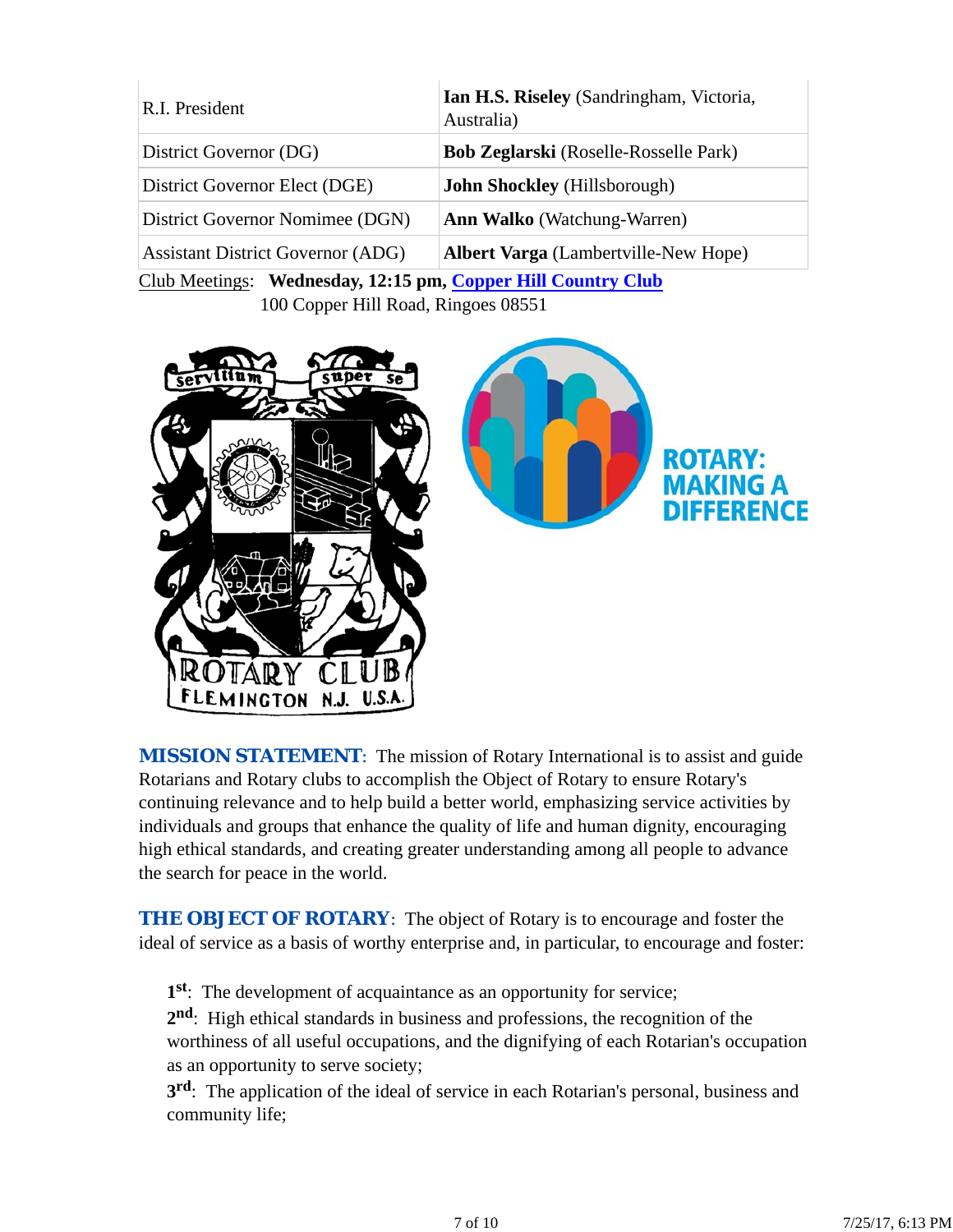**4th**: The advancement of international understanding, goodwill, and peace through a world fellowship of business and professional persons united in the ideal of service.

#### **THE 4-WAY TEST:** "Of the things we think, say or do:

- **1st**: Is it the Truth?
- 2<sup>nd</sup>: Is it Fair to all concerned?
- **3rd**: Will it build goodwill and better friendships?
- **4th**: Will it be beneficial to all concerned?"

#### *ROTARY's AVENUE'S OF SERVICE*:

**1)** Through **Club Service**, we have fun, build lasting friendships, and make sure that our club runs well.

**2)** Through **Vocational Service**, we volunteer our professional skills to serve others and promote integrity in everything we do.

**3)** Through **Community Service**, we address local needs and work with our community to bring lasting improvements.

**4)** Through **International Service**, we meet humanitarian needs around the globe and promote world understanding and peace.

**5)** Through **Youth Service**, we work with young people to help them become the next generation of leaders, visionaries, and peacemakers.

# **2017-2018 CLUB MEMBER ROSTER Rotary Club of Flemington, NJ**

| <b>Rotarian</b>                   | <b>Member Since</b> | <b>Classification</b>                    |
|-----------------------------------|---------------------|------------------------------------------|
| Black, Bruce B.                   | 2007                | <b>Health and Fitness</b>                |
| Bohler, Herbert C. (Herb)         | 1977                | <b>Specialty Advertising</b>             |
| Boynton, Adam                     | 2016                | Church / Social Services                 |
| Chittenden, Robert L. (Bob)       | 2003                | M.E.F.P. Consulting Engineering          |
| Clark, Arthur L. (Sandy)          | 1987                | Printing                                 |
| Davidson, James G. (Jim)          | 2002                | <b>Rubber Products</b>                   |
| del Campo, Ann                    | 2016                | <b>Scientist &amp; Farmer</b>            |
| <b>Durland, Dianne</b>            | 2017                | <b>Community Banking</b>                 |
| Ferrari, Frederick J. (Fred)      | 1964                | Orthodontia                              |
| Fisher, Charles H. (Charlie)      | 1961                | <b>Funeral Services</b>                  |
| Fisher, Thomas H. (Tom)           | 2012                | <b>Property &amp; Casualty Insurance</b> |
| Fogarty, Kyle M.                  | 2017                | <b>Financial Advisor</b>                 |
| Goodwin, Michael S.               | 2016                | Youth Development                        |
| Harrison, Jeffrey (Jeff)          | 1996                | Psychotherapy                            |
| <b>Hyatt, Frederic D. (Fred)</b>  | 2017                | <b>Retired - Aerospace</b>               |
| Kamnitsis, Christopher P. (Chris) | 2001                | <b>Financial Planning</b>                |

Current Number of Members: 41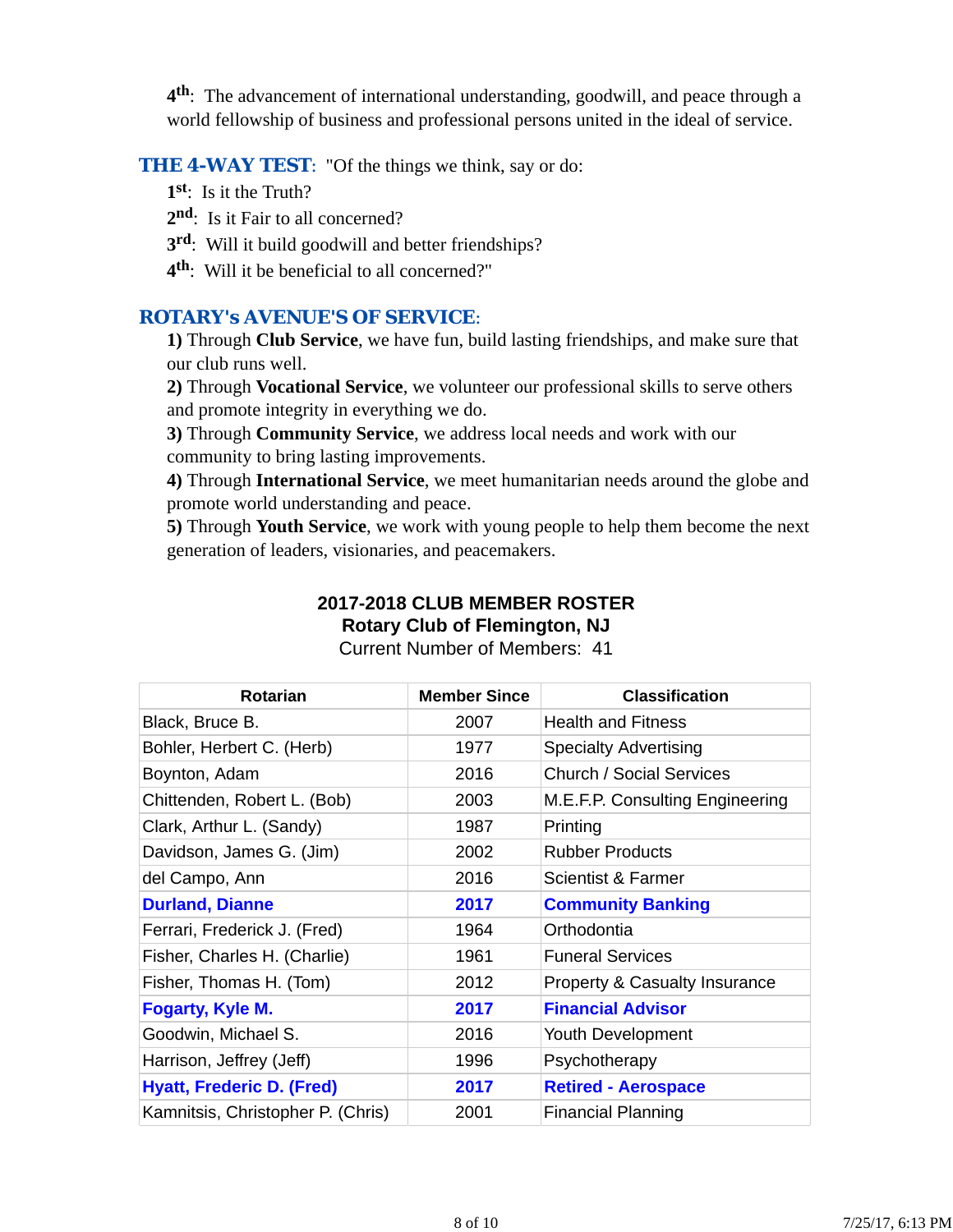| Kritharis, Nikolaos (Nik)      | 2016 | Dentistry                         |
|--------------------------------|------|-----------------------------------|
| Liebross, Ira                  | 1997 | <b>Family Medicine</b>            |
| Loew, Darren                   | 2002 | Orthodontics                      |
| Martin, Teresa (Terry)         | 1993 | Solid Waste/Recycling             |
| Mazujian, Harry                | 2004 | Clergy                            |
| McWilliams, Nancy              | 1992 | Psychotherapy                     |
| Metz, Kim                      | 2007 | <b>Technical Education</b>        |
| Muller, George D.              | 1964 | <b>Cut Glass Manufacturing</b>    |
| Newland, Robert D. (Bob)       | 1998 | Insurance                         |
| Ownes, Terry M.                | 1987 | <b>Floor Covering</b>             |
| Phelan, Christopher J. (Chris) | 2009 | <b>Chamber Of Commerce</b>        |
| Randolph, R. Wayne             | 1982 | <b>Veterinary Medicine</b>        |
| Ruberto, Johanna S.            | 2016 | <b>High School Administration</b> |
| Schaible, R. Michael (Mick)    | 1998 | <b>Appraisal Services</b>         |
| Skowronek, Kenneth J. (Ken)    | 1994 | <b>Family Law</b>                 |
| Sollner, Richard F. (Dick)     | 1962 | Air Transportation                |
| Stothoff, Richard H. (Dick)    | 1966 | <b>Sanitary Engineering</b>       |
| Vera, Allan S.                 | 2016 | <b>Investment Advisor</b>         |
| Widico, Karen A.               | 1997 | <b>Public Health Services</b>     |
| Williams, Gwen                 | 1991 | Purchasing/Manufacturing          |
| Wise, Robert (Bob)             | 1992 | <b>Hospital Administration</b>    |
| Woske, Harry                   | 1977 | Cardiology                        |
| Wright, Daniel J. (D.J.)       | 2003 | <b>Funeral Services</b>           |
| Ziegler, Joseph E. (Joe)       | 1988 | <b>Investment Advisor</b>         |
| Zullo, John J. (Johnnie)       | 1987 | <b>Chemical Engineering</b>       |

Yours in Rotary Service! Bob Chittenden

**Rotary Club of Fleminton, NJ** PO Box 751 - Flemington, NJ 08822 www.FlemingtonRotaryNJ.org

Providing "Service Above Self" Since 1923



Rotary Club of Flemington, NJ, USA, PO Box 751, Flemington, NJ 08822

SafeUnsubscribe™ {recipient's email} Forward this email | Update Profile | About our service provider Sent by bchittenden@jarengineering.com in collaboration with